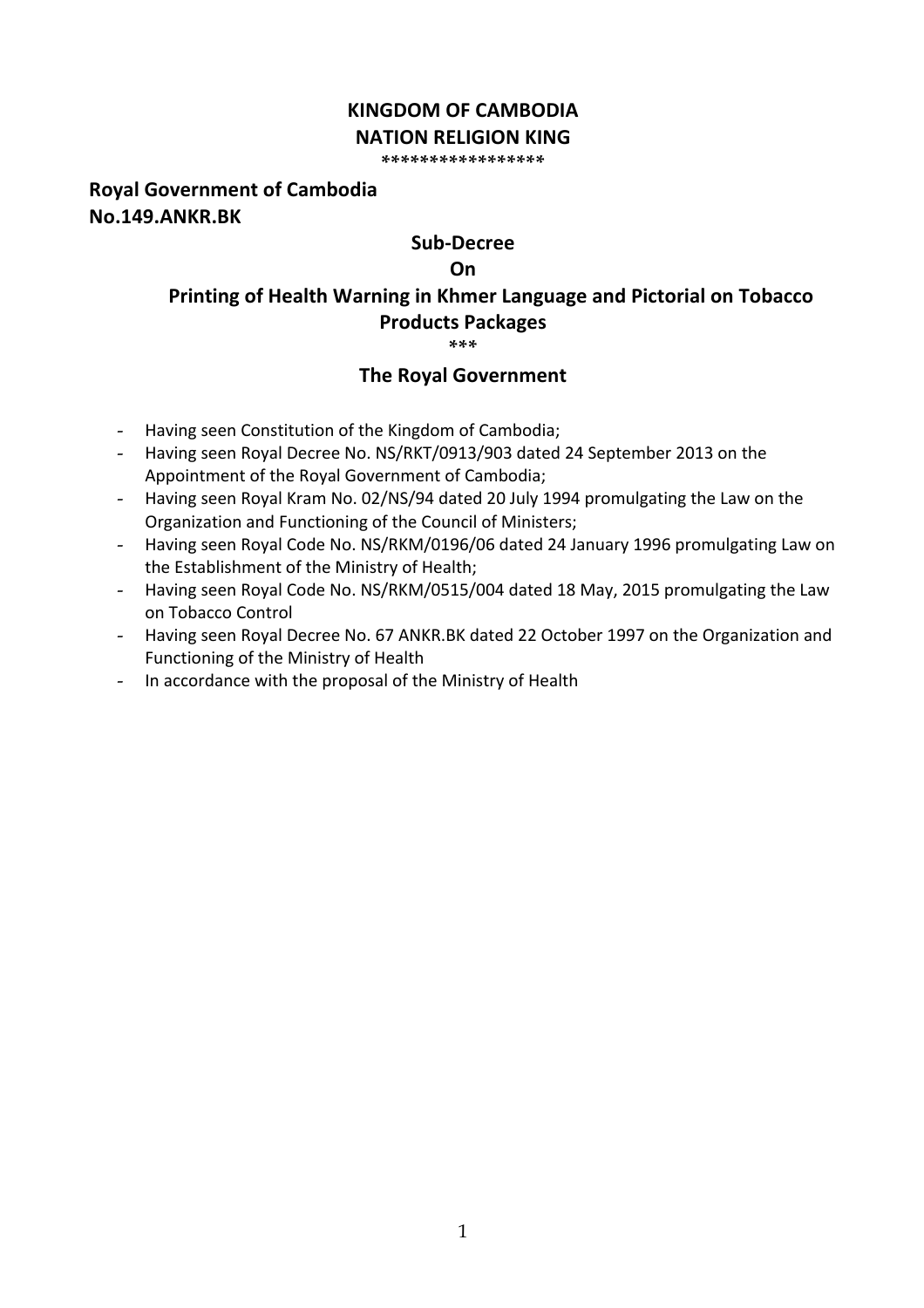## **DECIDES**

## **CHAPTER 1 General Provisions**

### **Article 1.-**

The purpose of this Sub-Decree is to protect public health and reduce the negative health, economic, social and environmental impacts caused by tobacco products.

### **Article 2.-**

This Sub-Decree has the following objectives:

- Determine measures to manage and control for the printing of Health Warning in Khmer language and pictorial on tobacco products packages;
- Promote awareness about the effects of tobacco use to public in order to reduce tobacco consumption;
- − Prevent children and youth from starting to use tobacco products.

### **Article 3.-**

This Sub Decree has its scope covering the printing of Health Warning in Khmer Language and Pictorial on all types of tobacco products which are locally manufactured, imported and distributed, sold and used in the Kingdom of Cambodia.

### **Article 4.-**

Essential terminologies used in this Sub-Decree shall have the following definitions:

"Tobacco products packages or packaging" refers to box, paper, or wrapping material, or any other material used for packaging tobacco products excluding bag or container that farmers use to contain their tobacco; 

"Health Warning" refers to messages in Khmer language and pictorial that is required to be printed on tobacco product packages illustrating the effects of tobacco use and other relevant information.

## **CHAPTER 2 Competent Authority**

### **Article 5.-**

Monitoring and implementation of the Sub-Decree on Printing of Health Warning in Khmer Language and Pictorial on tobacco products packages shall be under competence of the Ministry of Health.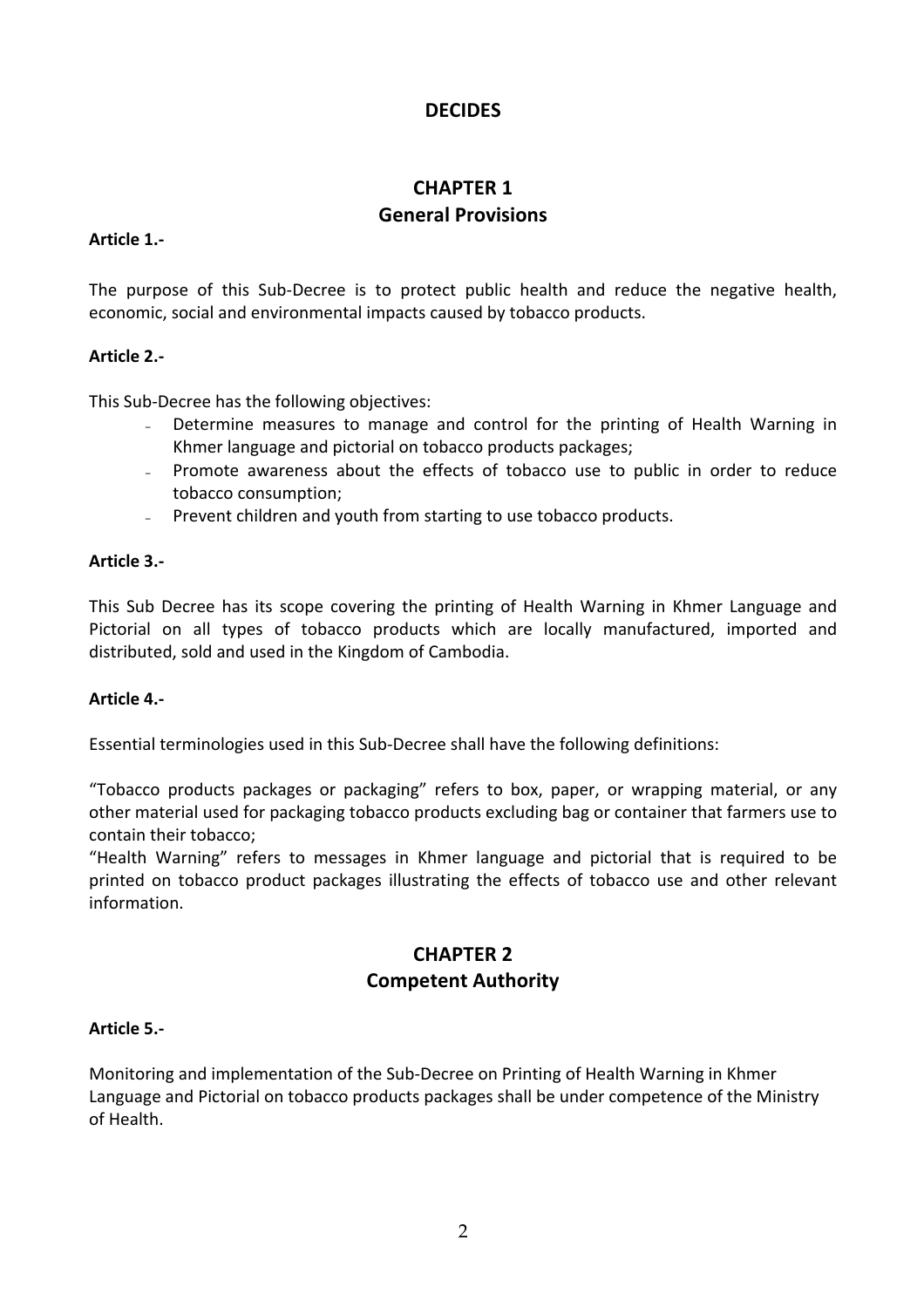## **CHAPTER 3**

## **Measures on the Printing of Health Warning in Khmer language and Pictorial on Tobacco Products Pakages**

## **Article 6.- Duties of manufacturers, importers, distributors, promoters, and retailers**

All tobacco manufacturers and importers of all types of tobacco products and distributed, sold and used in the Kingdom of Cambodia shall print of Health Warning in Khmer Language and Pictorial on tobacco products packages.

## **Article 7.- Specifications of Pictorial Health Warnings**

Pictorial Health Warnings on all tobacco products packages shall meet the following particular requirements:

- Pictorial Health Warning shall consist of a pictorial covering 50% and text warning messages in Khmer language covering 5% of the front and back principal display or on all display areas if the packs have more than two display areas.
- Pictorial Health Warning shall be printed on the top of the both side on tobacco products packages.
- Health warning in Khmer and Pictorial shall be visible, clear, unbleached, not rubbed off, and not overlapped.
- Text warning messages in Khmer language shall be printed as bold text in white on a matte black background on the top above pictorial warning.

### **Article 8.-**

Health warning in Khmer language and pictorial shall not be obstructed by any other packaging, notes or labeling tended to deter the effectiveness of the pictorial health warning as stipulated in this Sub-Decree except tax stamps.

### **Article 9.-**

Sample of Health Warning in Khmer language and pictorial as stated by article 6 and 7 of this Sub-Decree and rotation methods of health warnings shall be defined by a particular Prakas of the Minister of Health.

## **CHAPTER 4 Penalty Provisions**

### **Article 10.-**

Pecuniary fine is the competent of the inspection officers of tobacco products.

### **Article 11.-**

Procedures for pecuniary fines of this Sub-Decree violations shall be defined by a Joint-Prakas of the Minister of Health and Minister of Economy and Finance.

### **Article 12.-**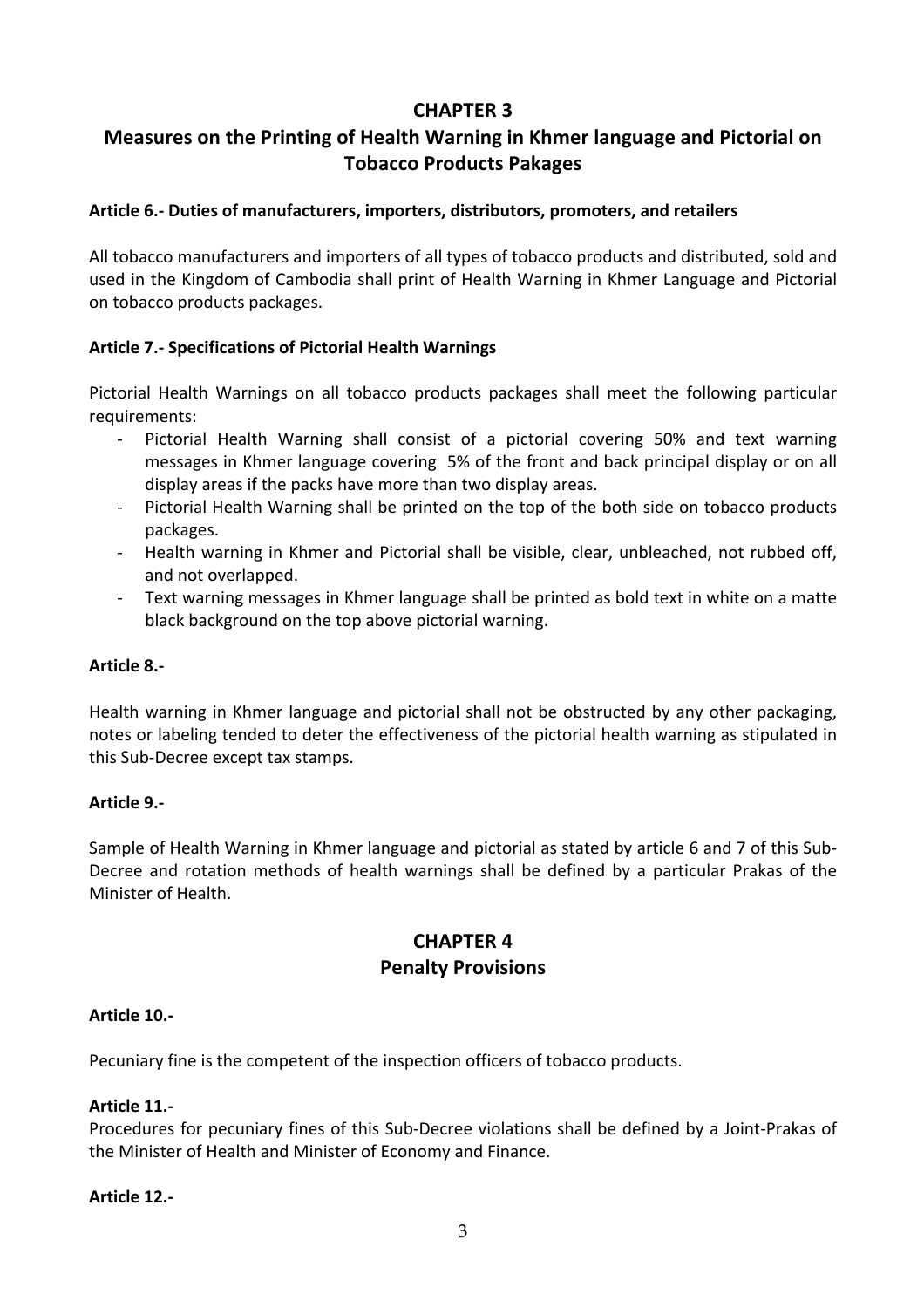Local tobacco manufacturers and importers of all types of tobacco products who distributes and sells tobacco products that violate article 8 of this Sub Decree shall have pecuniary fine of 4,000,000.00 (four million) riel per offense.

In case of repeat infringement, the fine shall be double.

### **Article 13.-**

Any distributor and wholesaler of all types of tobacco products who distributes and sells tobacco products that do not carry Health Warning in Khmer language and pictorial or with any other packaging, note or labeling tended to obstruct the purposes of the Pictorial Health Warning shall be liable for pecuniary fine of 2,000,000.00 (two million) Riel per offense. In case of repeat infringement, the fine shall be double.

### **Article 14.-**

Any retailers of all type of tobacco products who distributes and sells tobacco products that do not carry Health Warning in Khmer language and pictorial or with any other packaging, note or labeling tended to obstruct the purposes of the Pictorial Health Warning shall be liable for pecuniary fine of 10,000.00 (ten thousand) Riel per offense. In case of repeat infringement, the fine shall be double.

### **Article 15.-**

Any competent officer who violates his/her duty as stipulated in Article 5 of this Sub-Decree shall be punished by administrative disciplines and by the relevant laws of the Kingdom of Cambodia.

## **CHAPTER 5 Transitional Provision**

### **Article 16.-**

All manufacturers and importers of all types of tobacco products for distribution, sale and use in the Kingdom of Cambodia shall implement this Sub-Decree within a period of not later than 9 (nine) months after this Sub-Decree comes into force.

## **CHAPTER 6 Final Provisions**

### **Article 17.-**

Any provision that contradicts this Sub-Decree shall be considered as null and void.